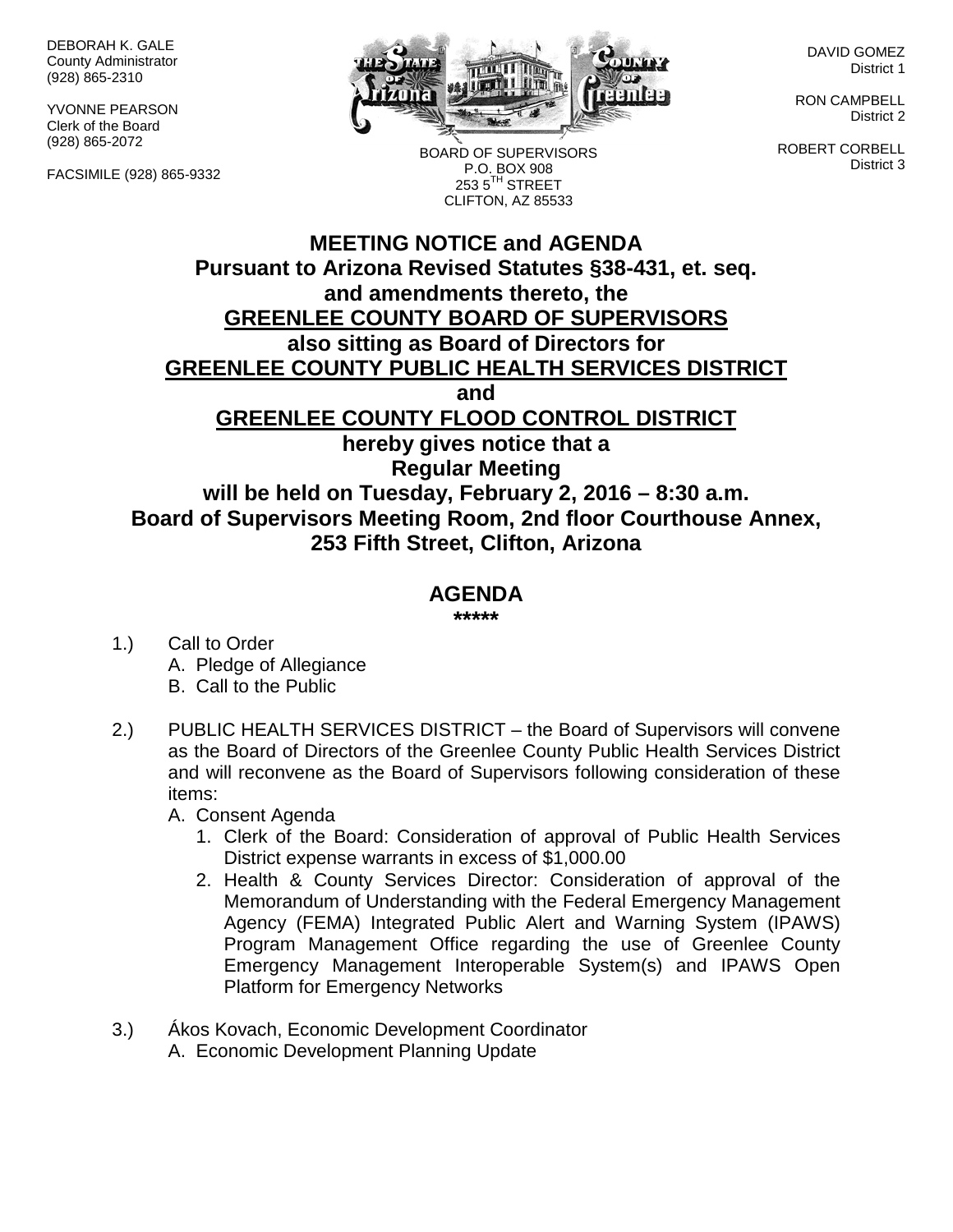- 4.) Lendsey Basteen, Events Coordinator
	- A. Fairgrounds Events Update
	- B. Consideration of contracts with Turf Paradise and/or Rillito Racing for the sale of the Greenlee County race dates for 2016
- 5.) Kay Gale, County Administrator
	- A. Consideration of the process for determining Greenlee County response to the Transfer of Federally Managed Lands Study Committee Survey of Counties Land Management and Conditions
	- B. Consideration of approval to move forward with the construction of the Blue Public Works Facility
	- C. County and State budget and legislative issues
	- D. Calendar of Events
- 6.) Consent Agenda
	- A. Clerk of the Board: Consideration of approval of minutes to previous meetings – 01/05/2016; 01/19/2016
	- B. Clerk of the Board: Consideration of approval of expense warrants in excess of \$1,000.00 – Voucher 1064
	- C. Chief Finance Officer: Consideration of approval of General Fund loans in the amount of \$1,047.25 to be reimbursed up receipt of funds: Fund 139 - \$978.03; Fund 237 - \$69.22
	- D. County Sheriff: Consideration of approval of Employee Transaction Form: C. Barrett, Part time Jail Cook; D. Villela, Detention Officer
	- E. Elections Director: Consideration of appointment of Kathy Valenzuela as the Election Management System (EMS) Software and Program Installation Observer pursuant to Arizona Revised Statutes 16-447(E).
	- F. Clerk of the Board: Consideration of adoption of Resolution 16-02-01 authorizing the closure of the Greenlee County Fair & Racing Bank Account with National Bank of Arizona
	- G. County Engineer: Consideration of funding agreement IGA/JPA 15-0005615- 1 with ADOT for the Campbell Blue Bridge design and construction
- 7.) Supervisor Reports

Supervisor David Gomez

- A. Eastern Arizona Counties Organization Meeting
- B. County Supervisors Association Legislative Reception
- C. County Supervisors Association Board of Directors Meeting
- D. Legislative Policy Committee Meeting
- E. EAC Advisory Committee Meeting